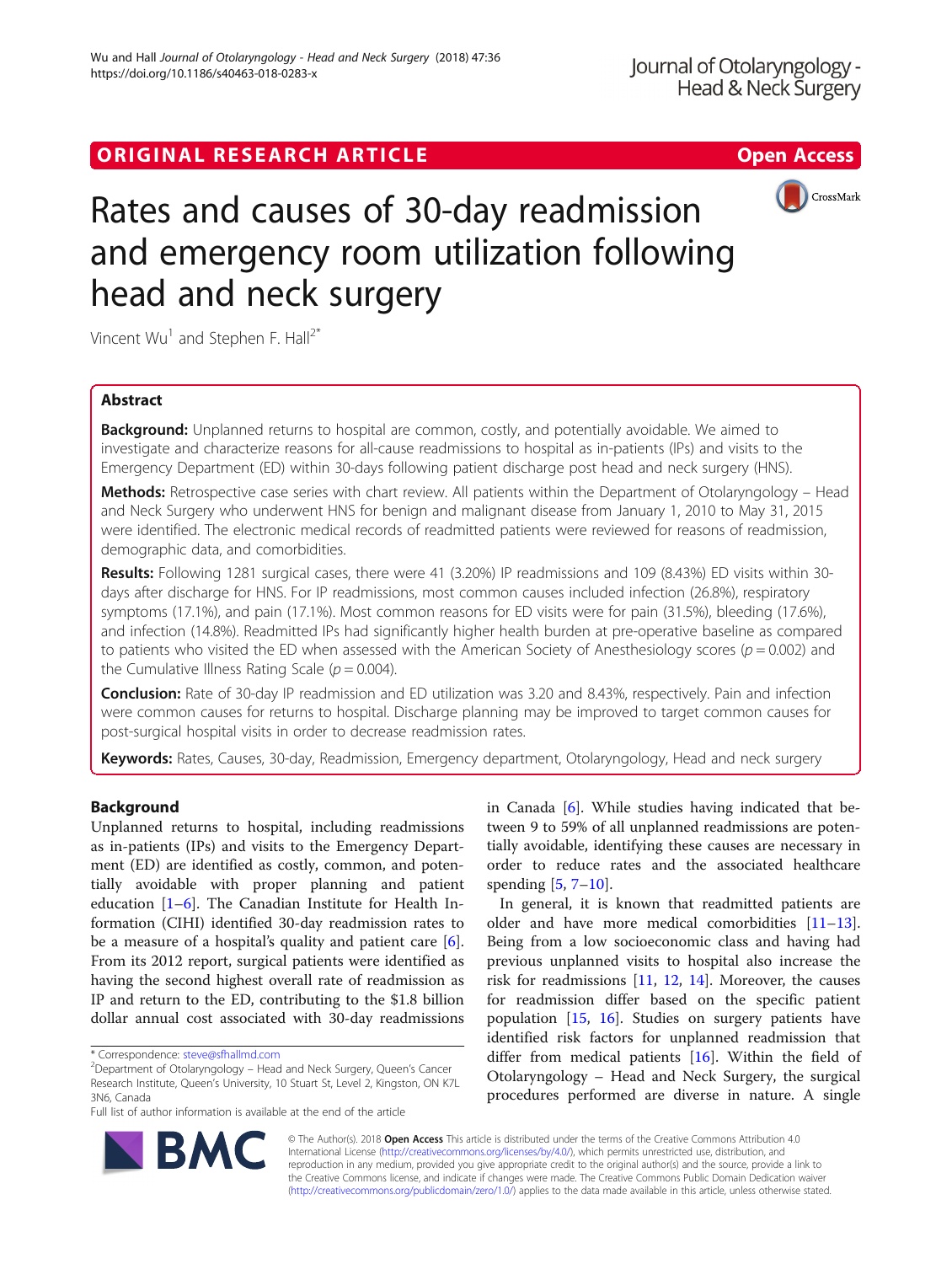readmission rate is not representative of the specialty as a whole, and can range from 2 to 8% depending on the subspecialty focus [\[17](#page-4-0), [18](#page-4-0)]. Patients who undergo head and neck surgery (HNS) have been shown to have higher rates of 30-day ED utilization and readmission as IPs [[18](#page-4-0)–[20](#page-4-0)].

Causes for unplanned readmission following HNS have not been thoroughly identified within a Canadian population. Our objective was to analyze and characterize the rates and reasons for all-cause readmission as IP and visits to the ED within 30-days following HNS. The results may serve to potentially reduce readmission rates by acting on preventable causes.

## Methods

## Study design and population

Retrospective chart review was performed of patients who were readmitted as IP or visited the ED within 30 days following discharge post-HNS from a tertiary academic center from January 1, 2010 to May 31, 2015. Patients were identified using CIHI procedural codes from hospital-based datasets. Patient cases were separated based on the procedure performed, which were separated into procedural categories. Examples of surgeries performed with procedural categories are shown in Table 1. Procedures pertaining to the nasal cavity, paranasal sinuses, skull base, ears, tonsils, adenoids or skin were not included.

## Definition and study variables

We defined 30-day readmission as an IP admission to hospital for any cause, regardless of assignment under the Department of Otolaryngology – Head and Neck Surgery or another clinical service, within 30-days following initial post-HNS discharge. ED utilization was

|  |  | Table 1 Included procedural categories |
|--|--|----------------------------------------|
|--|--|----------------------------------------|

| Procedure Categories                      | Example                                                                                 |
|-------------------------------------------|-----------------------------------------------------------------------------------------|
| Major Head and Neck with No Flap          | Laryngectomy without flap<br>reconstruction                                             |
| Major Head and Neck with Pedicled<br>Flap | Oropharyngeal resection with<br>pectoralis myocutaneous rotation<br>flap reconstruction |
| Major Head and Neck with Free Flap        | Excision of oropharynx with<br>radial forearm free flap<br>reconstruction               |
| Open Airway                               | Tracheostomy                                                                            |
| Limited Oral Cavity                       | Marginal mandibulectomy                                                                 |
| <b>Limited Neck</b>                       | Branchial cleft cyst resection                                                          |
| Neck Dissection Only                      | Cervical lymph node dissection                                                          |
| Salivary Gland                            | Parotidectomy                                                                           |
| Thyroid/Parathyroid                       | Total thyroidectomy                                                                     |
|                                           |                                                                                         |

defined as any visit to the ED within 30-days following post-HNS discharge.

The primary outcome measure was causes for 30-day IP readmission, extracted as the primary diagnosis from electronic hospital discharge summaries. Secondarily, we evaluated causes for ED utilization, extracted from ED charts as the final diagnosis. If more than one ED visit or IP admission was noted within the 30-day period following surgery, only the first readmission/visit was recorded.

Additionally, patient demographics including age and sex were captured. The American Society of Anesthesiologists (ASA) score, admission date, procedure date, initial discharge date, and return date were also included. Patient comorbidities were captured using the Cumulative Illness Rating Scale (CIRS), which is a validated summative index aimed at quantifying the overall physical impairment of the patient through 13 independent organ system domains, with higher scores indicating greater comorbid illness [[21](#page-4-0)].

## Statistical analysis

All statistical analyses were performed using Prism (v7.0, GraphPad, La Jolla, CA, USA) and statistical significance was set to  $\alpha = 0.05$ . Results are reported as mean  $\pm$ standard deviation (SD). Standard descriptive statistics were used to characterize causes for readmission. Patient information including age, gender, sex, comorbidities, ASA score were also described using descriptive statistics. Student's t-tests were performed to compare differences in ASA and CIRS among IPs and ED patients.

## Results

Of the 1281 patients who underwent HNS during the study period, 120 (9.37%) patients returned to hospital within 30-days of discharge. In total, there were 41 (3.20%) IP readmissions and 108 (8.43%) ED visits. There were 29 patients who were admitted as IPs through the ED. Patient demographics are summarized in Table 2.

| Variable                               | Included $(n = 120)$ |  |
|----------------------------------------|----------------------|--|
| Age (mean $\pm$ SD years)              | $57.5 + 20.7$        |  |
| Male $(n, %)$                          | 78, 65%              |  |
| Length of stay (mean $\pm$ SD days)    | $7.58 \pm 17.1$      |  |
| $CIRS$ (mean $\pm SD$ )                | $5.15 + 3.44$        |  |
| $ASA$ (mean $\pm$ SD)                  | $7.87 + 0.83$        |  |
| Previous radiotherapy (n, %)           | 9.7.5%               |  |
| Previous chemotherapy (n, %)           | 2, 1.7%              |  |
| Previous chemoradiation therapy (n, %) | 7,5.8%               |  |

\*SD – standard deviation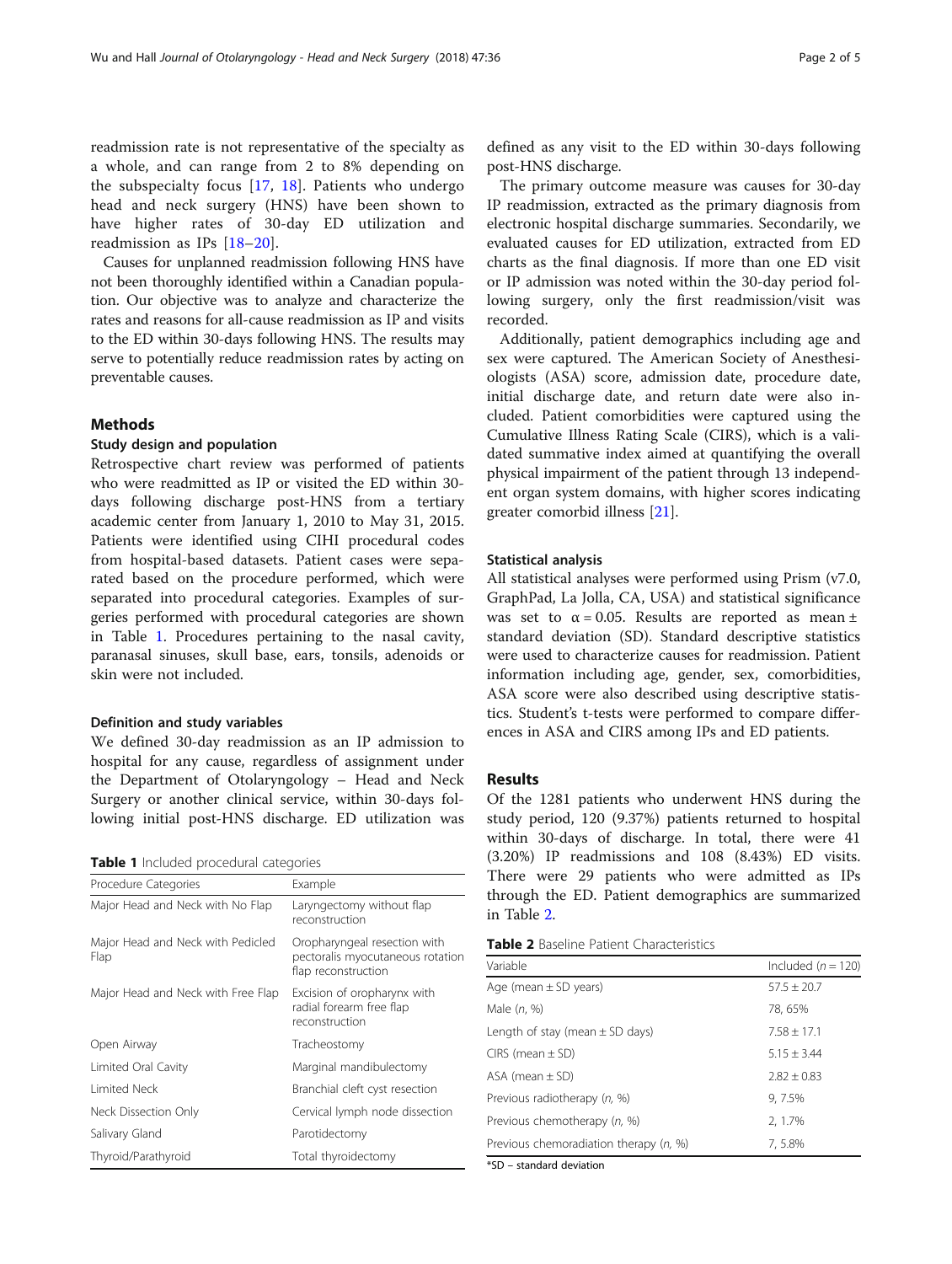Table 3 Rates and causes of in-patient admissions

| Causes                            | <b>Numbers</b> | Rates  |
|-----------------------------------|----------------|--------|
| Infection: UTI, sepsis            | 11             | 26.83% |
| Respiratory: COPDE, dyspnea       | 7              | 17.07% |
| Pain: surgical/graft site         | 7              | 17.07% |
| Systemic: dehydration             | 7              | 17.07% |
| Neurologic: seizures              | 3              | 7.31%  |
| Bleeding: surgical site           | ζ              | 7.31%  |
| Exacerbation of chronic condition | $\mathcal{P}$  | 4.87%  |
| Cardiac: chest pain               |                | 2.43%  |

\*UTI – urinary tract infection; COPDE; chronic obstructive pulmonary disease exacerbation

Causes for readmission to hospital as IPs are listed in Table 3. The single most common reason for IP readmission was for infection (26.8%), which included sepsis, surgical site infection, and urinary tract infection. Reasons for visiting the ED are listed in Table 4, with the most common cause being pain at the surgical site (31.5%).

The CIRS comorbidity score in patients who were readmitted as IPs  $(6.29 \pm 3.27)$  were significantly higher than patients who visited the ED  $(4.56 \pm 3.39)$ ,  $p = 0.004$ . This was similarly seen with the ASA score, with readmitted IPs  $(3.12 \pm 0.64)$  having significantly higher scores compared to patients visiting the ED  $(2.66 \pm 0.88)$ ,  $p = 0.002$ . A simple linear regression of ASA and CIRS scores revealed a significant positive correlation between the measures,  $F(1,118) = 73.37$ ,  $p < 0.001$ , with an  $r^2 = 0.383$ .

## **Discussion**

This descriptive study highlighted the rates and causes of 30-day readmission following HNS for benign and malignant causes within a Canadian tertiary academic center. Although 30-day readmission rates have been

Table 4 Rates and causes of Emergency Department visits

| Causes                                                            | <b>Numbers</b> | Rates  |
|-------------------------------------------------------------------|----------------|--------|
| Pain: surgical/graft site                                         | 34             | 31.48% |
| Bleeding: surgical/graft site                                     | 19             | 17.59% |
| Infection: surgical/graft site, UTI                               | 16             | 14.81% |
| Equipment: nasogastric tube, tracheostomy<br>tube, surgical drain | 8              | 7.41%  |
| Cardiac: chest pain, syncope                                      | 7              | 6.48%  |
| Respiratory: dyspnea                                              | 7              | 6.48%  |
| Gastrointestinal: nausea/vomit, constipation                      | 6              | 5.56%  |
| Neurologic: seizure, weakness                                     | 5              | 4.63%  |
| Exacerbation of chronic condition                                 | 4              | 3.70%  |
| Psychiatric: delirium                                             | $\mathcal{P}$  | 1.85%  |

\*UTI – urinary tract infection

used as a quality metric for hospital care, there are limitations to its use. While potentially preventable causes for readmission exist, there are factors which are nonmodifiable that can contribute to patient readmission and hospital utilization. These factors include patient gender, race, socioeconomic status, and comorbidities [[15\]](#page-4-0). Causes of readmission also differ based on the specific patient population. Therefore, by examining a subspecialty population such as patients who underwent HNS, the specific needs of that group may be identified. Although truly preventable causes of 30-day readmission are low given various non-modifiable factors, this study ultimately identified common reasons for hospital visits such as pain and infection, which we believe may be preventable with changes made to discharge planning and improved patient education.

The rate of IP readmission among post-HNS patient was found to be 3.20% within our cohort. This is below the 5.1–14.5% readmission rate currently reported for HNS patients in the United States [[19](#page-4-0), [20](#page-4-0), [22\]](#page-4-0). Compared to the study by Bur et al. who examined risk factors and causes for readmissions within HNS for malignant causes, our IP readmission numbers were lower [\[19\]](#page-4-0). This may be due to the incorporation of patients undergoing HNS for benign causes within our study. Similar causes for readmissions were noted within our cohort, with infection being the most common, followed by respiratory causes and dehydration [[19](#page-4-0)]. In terms of risk factors, Bur et al. noted the presence of medical comorbidities such as diabetes and dyspnea at baseline were associated with increased readmission [[19\]](#page-4-0). Although we did not capture specific comorbidities, we noted that increased ASA and CIRS were higher for IP readmitted patient as compared with patients who visited the ED only. Together, our results reaffirm that infectious and respiratory symptoms are common causes for readmission, and that readmitted IPs patients have increased baseline disease burden and comorbidities. Furthermore, our results revealed potentially preventable causes for readmission such as dehydration, which may be linked to altered diets, inadequate pain control, and/ or poor oral intake, all of which may be optimized prior to discharge.

Literature surrounding ED utilization have mainly focused on specific procedures, not HNS as a whole. One study reported ED utilization after thyroidectomy and parathyroidectomy to be 11.22%, with common causes being paresthesia and wound complications [\[23](#page-4-0)]. Within our cohort, we noted an ED utilization rate of 8.43%, with the most common cause due to pain. To us, this represented a preventable cause of hospital utilization that may be better improved with discharge planning and patient education. As discharge is a transition time from hospital to home, many patients may feel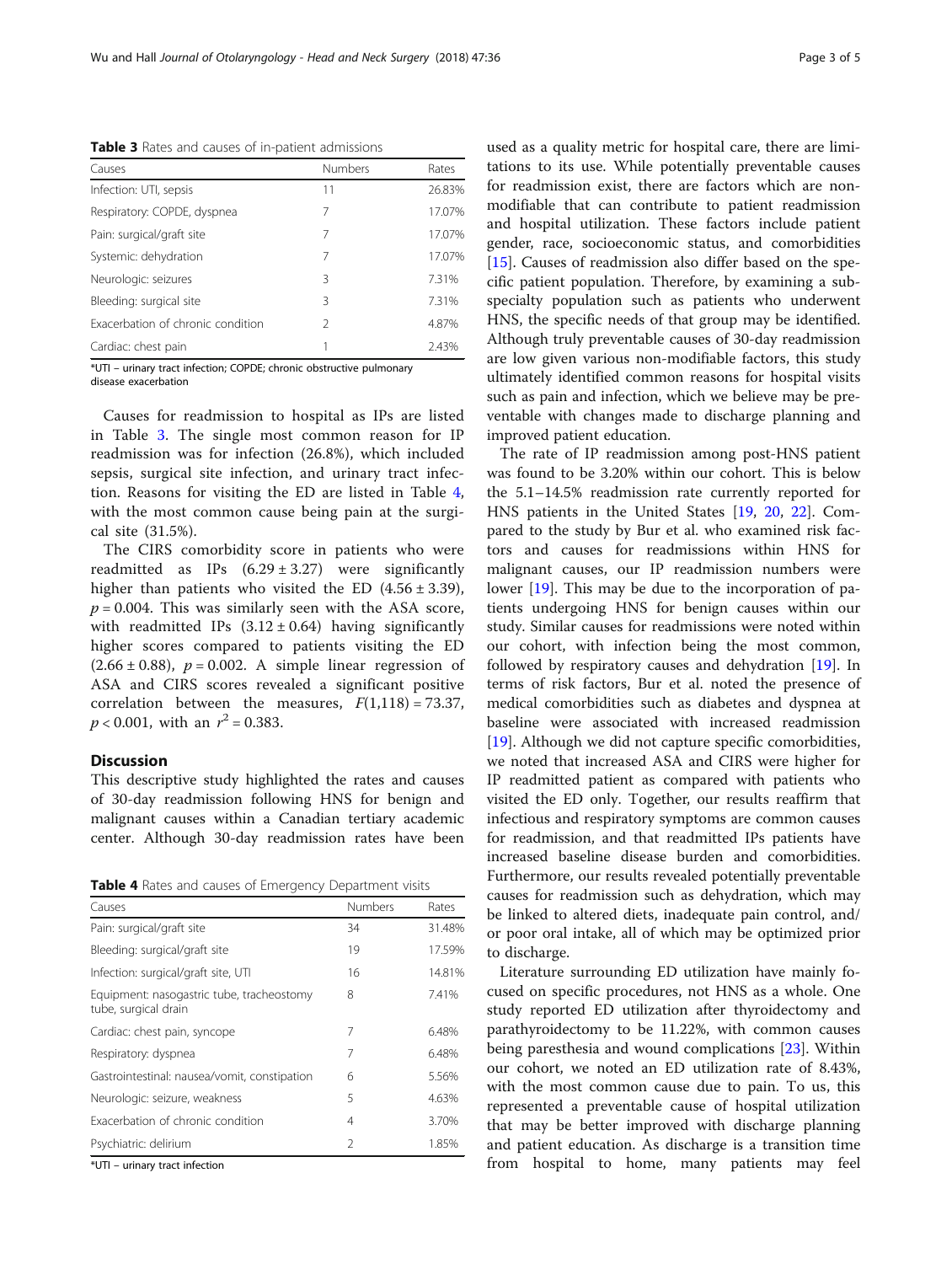inadequately prepared based on the information received in hospital [[24\]](#page-4-0). Specific interventions including early discharge planning and individualized education can potentially reduce readmissions and ED utilization by 75% [[25](#page-4-0)–[27](#page-4-0)]. Moreover, noting the pain trajectories and addressing those patients with high pain levels prior to discharge may help to further decrease ED utilization [[28\]](#page-4-0). Ultimately, systems analysis of discharge planning can be used to identify various steps associated with patient discharge including the delivery of information, and the type and amount of information that is delivered to the patient, in order to optimize the process.

ASA status has been reported to have a significant positive associated with higher readmission rates, and was among the variables strongly associated with predicting readmissions [[13\]](#page-4-0). CIRS has also been used among HNS patients, with higher scores reflective of worsening health burden for an individual [\[21](#page-4-0), [29\]](#page-4-0). This suggested that IPs were sicker and had increased health burden at baseline, which may have predisposed them to more frequent and serious medical complications requiring in-hospital admission. Often, procedures within HNS involve the resection of head and neck cancers. It is known that head and neck cancer patients have more medical comorbidities, often resulting from chronic exposures to risk factors such as tobacco and alcohol [[30](#page-4-0)–[33](#page-4-0)]. Therefore, it is not surprising that with potential increases in risk factor exposure that we noted higher ASA and CIRS scores among patients who were readmitted as IPs.

Currently, the distinction between surgical and medical causes for post-operative complications is still unclear. Even for surgical complications, there is still no agreed upon definition [[34\]](#page-4-0). Common methods for categorizing post-operative complications, including the Clavien-Dindo Classification, makes no distinction made between medical and surgical causes [[35](#page-4-0)]. There have been attempts to separate readmission based on surgical complications (bleeding, wound dehiscence, and surgical site infection) from other medical complications [\[36](#page-4-0)]. However, the inherent limitation of this approach is that the exacerbation of medical comorbidities, or development of new medical conditions, may be a result of the surgical stress. The standardization of post-operative complications will be helpful in distinguishing between complications as a result of the surgical procedure versus an exacerbation of a pre-existing medical condition due to the general stresses of surgery. This will be important for eliciting preventable surgical causes aimed at decreasing the overall readmission rate.

This study has potential limitations. First, inherent to retrospective chart reviews, there exists the possibility of selection bias. A preliminary list of patients who returned to hospital within 30-days following head and

neck surgery was generated automatically through the hospital's centralized patient information database. To ensure validity of the extracted data, individual chart review was conducted by the study author (V.W.) only after extensive training on the electronic medical record. The senior author (S.F.H.) oversaw the data extraction with periodic reviews. Additionally, information was not extracted for patients who did not have a 30-day readmission or ED visit, thereby preventing risk assessment and comparisons being drawn between this group and patients who had a readmission. Moreover, data was not available for the rates of ED and IP readmission in regional hospitals for the same procedures, precluding the ability to compare readmissions rates outside of our academic center. Our sample size was limited by some of these factors, and as such, an increased study size can potentially address some of this study's limitations. Future prospective studies can also aim to account for these potential limitations and utilize additional metrics for hospital and patient quality of care including patientreported outcomes and length of stay.

## Conclusion

The 30-day IP readmission rate for post HNS patients was 3.20% and the ED utilization rate was 8.43%. Pain and infection represented common causes for returns to hospital. Discharge planning may be improved to target common causes for post-surgical readmission as potential steps in decrease hospital readmission and ED visit rates.

#### Abbreviations

ASA: American Society of Anesthesiologists; CIHI: Canadian Institute for Health Information; CIRS: Cumulative Illness Rating Scale; COPD: Chronic obstructive pulmonary disease; ED: Emergency Department; HNS: Head and neck surgery; IP: In-patient; SD: Standard deviation

#### Acknowledgements

1. This study was presented as a podium presentation at the Canadian Society of Otolaryngology – Head and Neck Surgery annual meeting in Charlottetown, Prince Edward Island, 2016.

2. The authors would like to thank David Barber, Decision Support, Kingston General Hospital, for generating the patient list.

- 3. The authors would like to thank Susan Rohland, Cancer Care and Epidemiology, Queen's University, for coordinating the study.
- Funding

This research was funded by the Department of Otolaryngology – Head and Neck Surgery, Queen's University, Kingston, Ontario.

#### Availability of data and materials

The datasets generated and analysed during the current study are available from the corresponding author on reasonable request.

#### Authors' contributions

All authors were involved with the conception and design of the study, analysis and interpretation of data, revision of the manuscript, and have approved the final manuscript.

#### Ethics approval and consent to participate

This study was approved by the Queen's University Health Sciences and Affiliated Teaching Hospitals Research Ethics Board (#6010995).